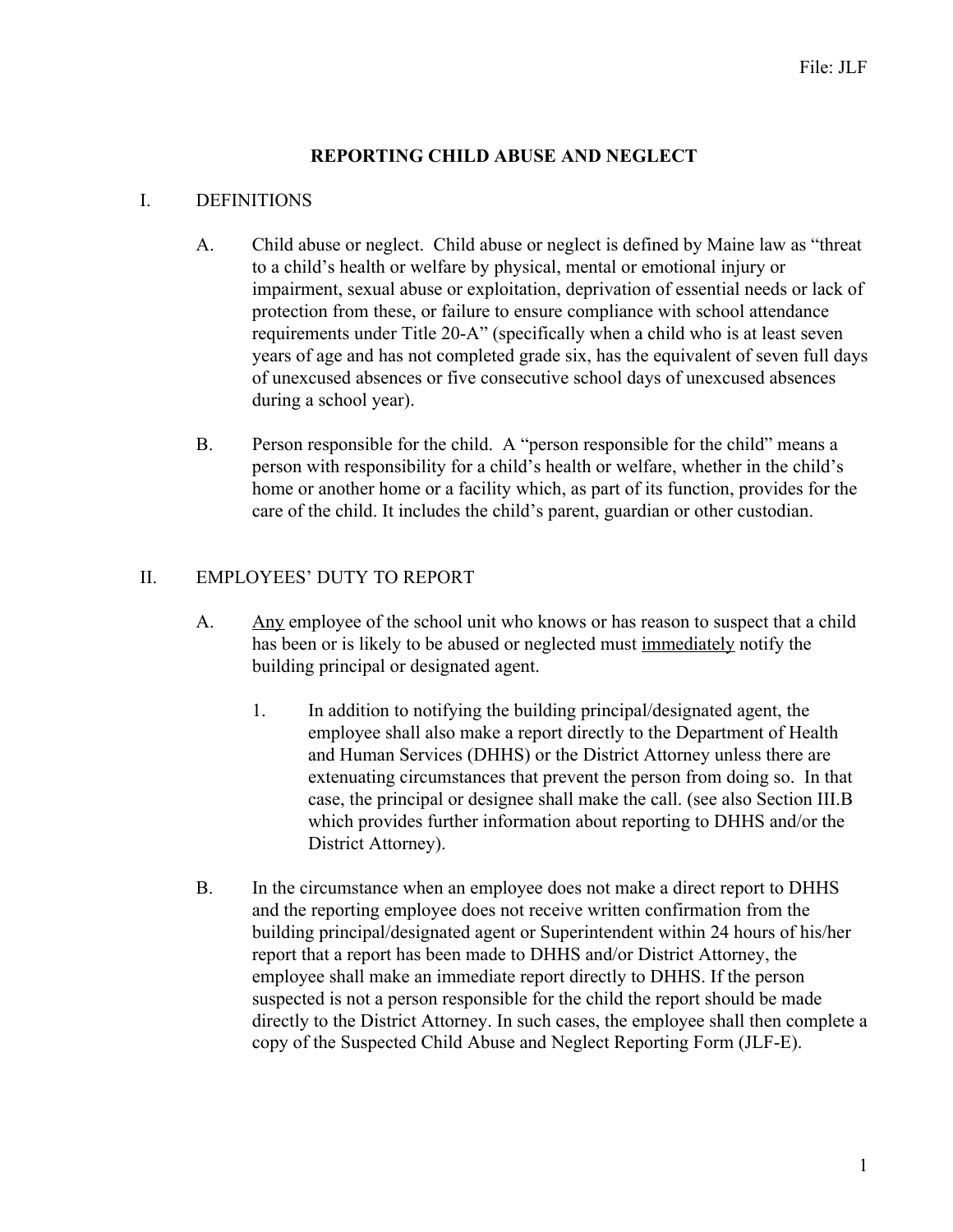C. If the reporting employee does receive written confirmation from the building principal/designated agent or Superintendent within 24 hours of his/her report (i.e., a copy of the Suspected Child Abuse and Neglect Reporting Form (JLF-E)), he/she shall sign the form as acknowledgement that the report was made and return it to the building principal/administrator or Superintendent.

#### III. ADMINISTRATOR REPORTING AND CONFIRMATION DUTIES

All building principals and the Superintendent are designated agents to make child abuse and neglect reports. A building principal may also designate a specific agent to receive reports.

- A. If a building principal/designated agent receives the report, he/she shall notify the Superintendent immediately.
- B. If the employee has not made a direct report to DHHS, the building principal or designee shall immediately make a report by telephone to DHHS, and, if requested by DHHS, provide a written report of the suspected abuse or neglect to DHHS within 48 hours. In addition, if the person suspected of abuse or neglect is not the parent, guardian or other custodian of the child, the Superintendent/building principal shall also make a report to the District Attorney.
	- 1. The law requires the reporting employee to make his/her own report to DHHS and/or the District Attorney if he/she has not received confirmation within 24 hours that such a report has been made by the Superintendent/building principal.
- C. The person making the report to DHHS and/or the District Attorney shall complete the Suspected Child Abuse or Neglect Form (JLF-E).
- D. The Superintendent/building principal or designee shall provide a copy of the Suspected Child Abuse or Neglect Form to the reporting employee within 24 hours of the employee's initial report. The reporting employee shall sign the report and return it to the Superintendent/building principal.
- E. If requested by the relevant agency, the form will be forwarded to DHHS and/or the District Attorney and shall be retained by the school unit for ten years, as specified in the Maine Archives Rules, along with any other information relevant to the case.

#### IV. INTERNAL INVESTIGATIONS AND DISCIPLINE

A. Employees. If the person suspected of abuse or neglect is an employee, the Superintendent/designee shall investigate and take appropriate action, in accordance with applicable Board policies, collective bargaining contracts, and federal and state laws.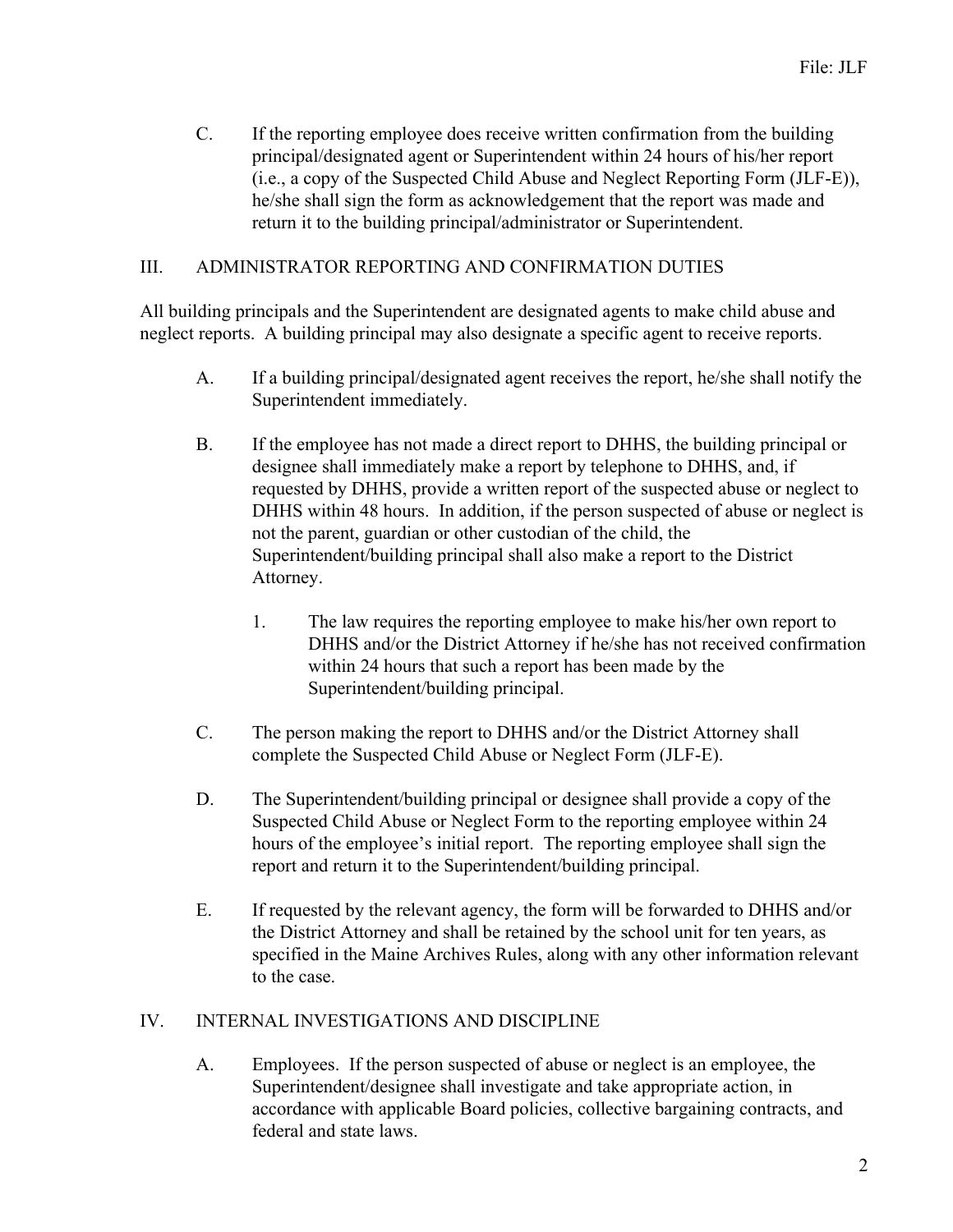B. Students. If the person suspected of abuse or neglect is a student, and the abuse or neglect occurred on school premises, during a school activity, or is otherwise related to the school, the Superintendent/designee shall investigate and take appropriate action, in accordance with applicable Board policies and federal and state laws.

## V. INTERVIEWS OF CHILD AND SCHOOL PERSONNEL

- A. DHHS personnel shall be permitted to meet with and interview the child named in the report when the child is present at school without prior notification to the parent or custodian when DHHS has reasonable grounds to believe that prior notice would increase the threat of serious harm to the child or another person. The Department may conduct one initial interview with a child without prior notification to the parent or custodian of the child when the child contacts DHHS or a person providing services puts the child into contact with DHHS.
- B. Upon request of a DHHS employee to meet with and interview the child named in the report when the child is present at school, the building principal or designee shall:
	- 1. Require the DHHS employee requesting to interview the child to provide written certification that in the Department's judgment, the interview is necessary to carry out its duties;
	- 2. Require the DHHS caseworker to discuss the circumstances of the interview and any relevant information regarding the alleged abuse or neglect with the child's teacher, guidance, school nurse, social worker or building principal as the caseworker deems is necessary to provide needed emotional support to the child prior to and following the interview;
	- 3. Not place conditions on how the interview is conducted, including, but not necessarily limited to requiring that certain persons be present during the interview; prohibiting certain persons from being present during the interview; and requiring notice to or consent from a parent or guardian;
	- 4. Provide an appropriate, quiet and private place for the interview; and
	- 5. Not disclose any information about DHHS's intention to interview the child except to school officials or the school's attorney who need the information to comply with the interview request.

# VI. CONFIDENTIALITY OF INFORMATION AND RECORDS

All records, reports, and information concerning alleged cases of child abuse and neglect shall be kept confidential to the extent required by Board policies and applicable law.